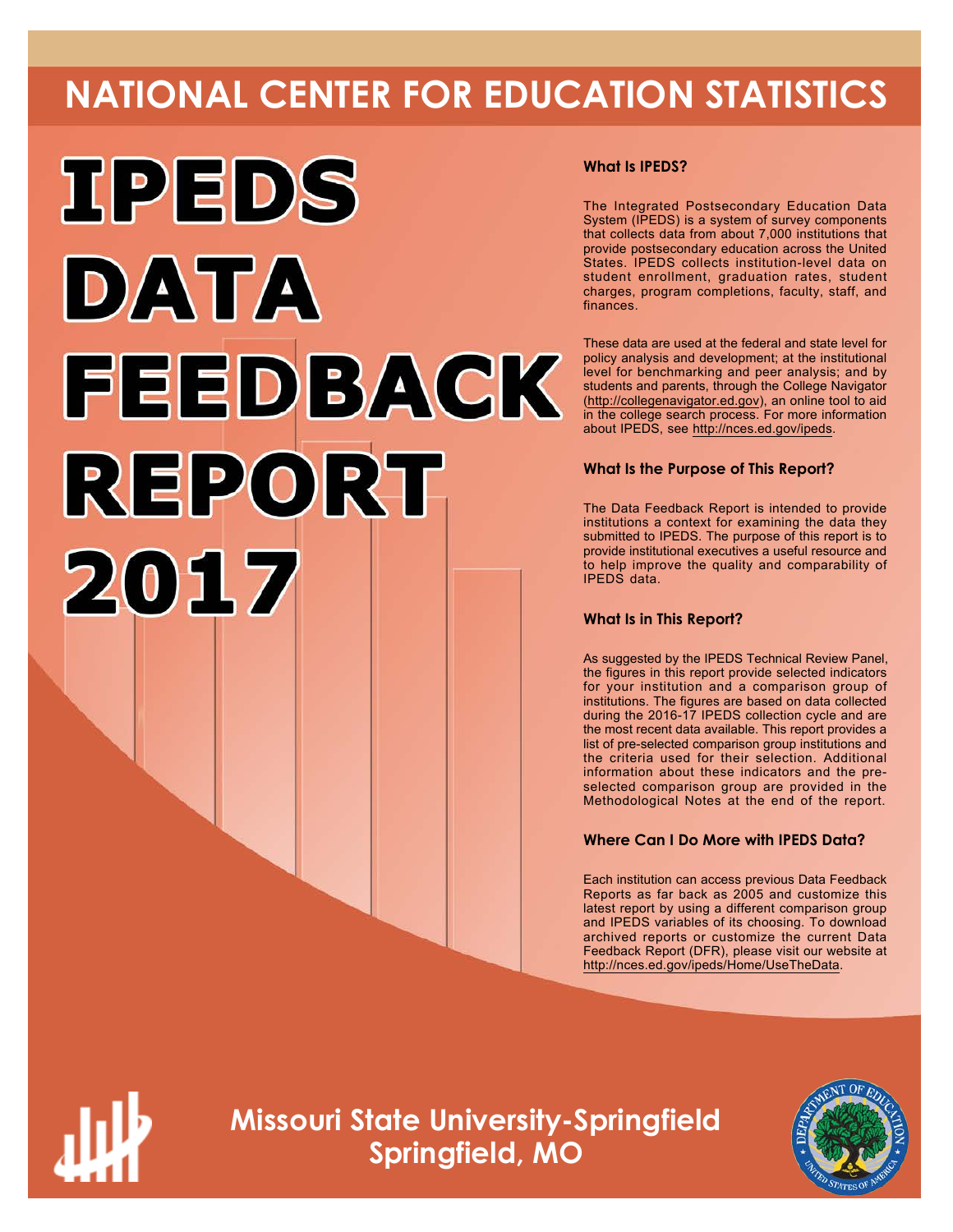# **COMPARISON GROUP**

Comparison group data are included to provide a context for interpreting your institution's statistics. If your institution did not define a custom comparison group for this report by July 14, 2017 NCES selected a comparison group for you. (In this case, the characteristics used to define the comparison group appears below.) The Customize Data Feedback Report functionality on the IPEDS Data Center at this provided link [\(http://nces.ed.gov/ipeds/datacenter/\)](http://nces.ed.gov/ipeds/datacenter/) can be used to reproduce the figures in this report using different peer groups.

The custom comparison group chosen by Missouri State University-Springfield includes the following 65 institutions:

- Bowie State University (Bowie, MD)
- ь California State Polytechnic University-Pomona (Pomona, CA)
- California State University-Dominguez Hills (Carson, CA)
- California State University-Fresno (Fresno, CA)
- Cleveland State University (Cleveland, OH)
- ь College of Staten Island CUNY (Staten Island, NY)
- Coppin State University (Baltimore, MD)
- CUNY Medgar Evers College (Brooklyn, NY)
- DePaul University (Chicago, IL)
- Florida International University (Miami, FL)
- Harrisburg University of Science and Technology (Harrisburg, PA)
- Indiana University-Northwest (Gary, IN)
- Indiana University-Purdue University-Indianapolis (Indianapolis, IN)
- Louisiana State University Health Sciences Center-Shreveport (Shreveport, LA)
- Metropolitan State University (Saint Paul, MN)
- Metropolitan State University of Denver (Denver, CO)
- Miami Dade College (Miami, FL)
- Morgan State University (Baltimore, MD)
- North Carolina Central University (Durham, NC)
- Northern Kentucky University (Highland Heights, KY)
- Old Dominion University (Norfolk, VA)
- Pace University-New York (New York, NY)
- Portland State University (Portland, OR)
- Rutgers University-Camden (Camden, NJ)
- Rutgers University-Newark (Newark, NJ)
- San Jose State University (San Jose, CA)
- Southern Illinois University-Edwardsville (Edwardsville, IL)
- SUNY Buffalo State (Buffalo, NY)
- Syracuse University (Syracuse, NY)
- Temple University (Philadelphia, PA)
- Texas State University (San Marcos, TX)
- The University of Tennessee-Chattanooga (Chattanooga, TN) ٠
- Towson University (Towson, MD)
- University of Alaska Anchorage (Anchorage, AK)
- University of Arkansas at Little Rock (Little Rock, AR)
- University of Arkansas-Fort Smith (Fort Smith, AR)
- University of Baltimore (Baltimore, MD)
- University of Central Florida (Orlando, FL)
- University of Central Oklahoma (Edmond, OK)
- University of Colorado Denver/Anschutz Medical Campus (Denver, CO)
- University of Houston (Houston, TX)
- University of Louisville (Louisville, KY)
- University of Massachusetts-Boston (Boston, MA)
- University of Michigan-Dearborn (Dearborn, MI)
- University of Missouri-Kansas City (Kansas City, MO)
- University of Missouri-St Louis (Saint Louis, MO) ь
- University of Nebraska at Omaha (Omaha, NE)
- University of Nevada-Las Vegas (Las Vegas, NV)
- University of New Haven (West Haven, CT)
- University of North Carolina at Charlotte (Charlotte, NC)

**The figures in this report have been organized and ordered into the following topic areas:**

| Pg. 3          |
|----------------|
| Pg. 3 and 4    |
| Pg. 4          |
| Pg. 4          |
| Pg. 5          |
|                |
| Pg. 6, 7 and 8 |
| Pg. 9          |
| Pg. 9          |
|                |
|                |

\*These figures only appear in customized Data Feedback Reports (DFR), which are available through Use the Data portal on the IPEDS website.

2

- University of North Carolina at Greensboro (Greensboro, NC)
- University of North Florida (Jacksonville, FL)
- University of North Texas (Denton, TX)
- University of South Carolina-Upstate (Spartanburg, SC)
- University of the District of Columbia (Washington, DC)
- University of Washington-Tacoma Campus (Tacoma, WA)
- University of Wisconsin-Milwaukee (Milwaukee, WI)
- University of Wisconsin-Parkside (Kenosha, WI) ٠ Virginia Commonwealth University (Richmond, VA)
- Wagner College (Staten Island, NY)
- 
- Wayne State University (Detroit, MI) ٠ Weber State University (Ogden, UT)
- Westfield State University (Westfield, MA)
- ь Widener University (Chester, PA)
- Wright State University-Main Campus (Dayton, OH)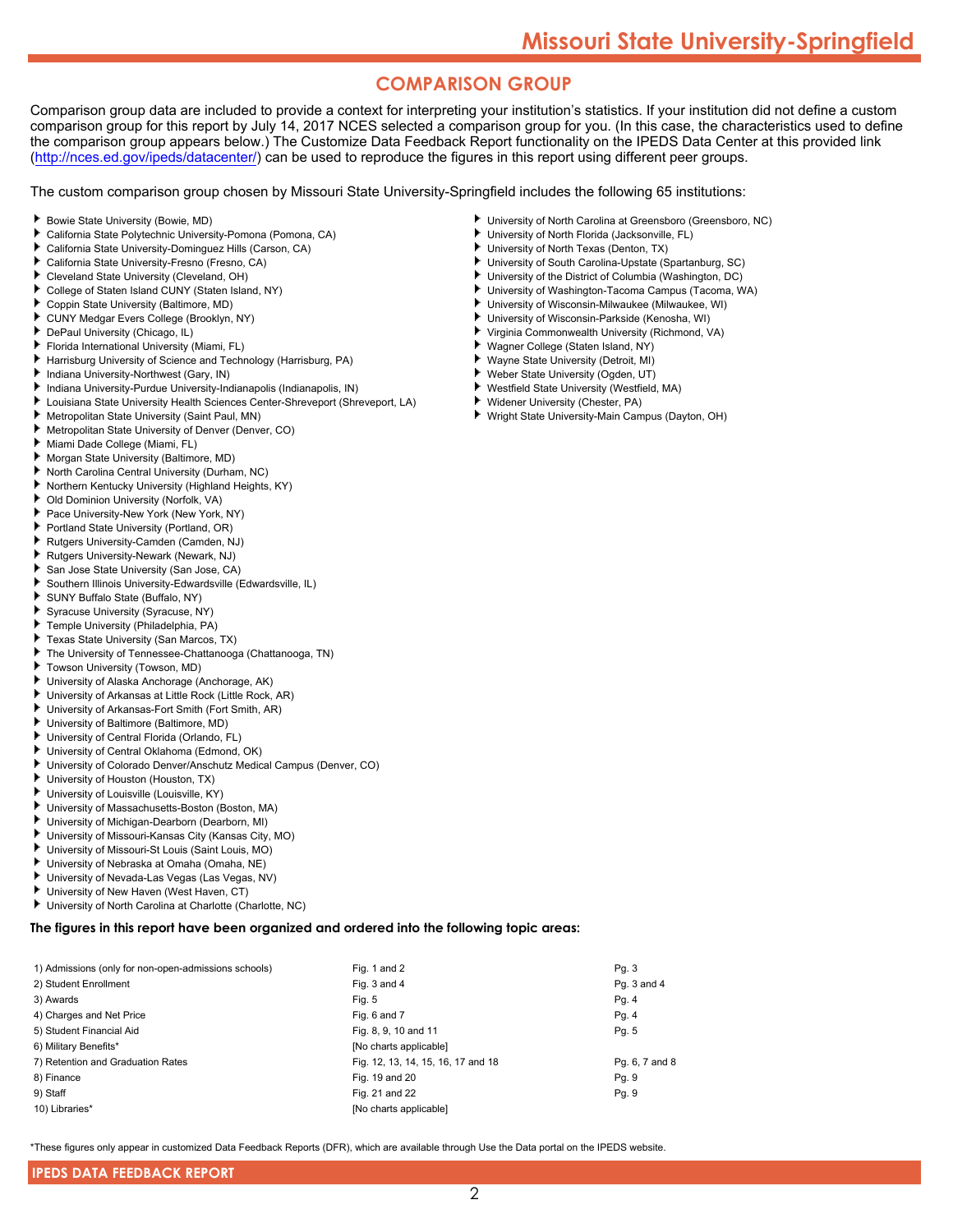**Figure 1. Number of first-time undergraduate students who applied, were admitted, and enrolled full and part time: Fall 2016**



NOTE: Admissions data are presented only for institutions that do not have an open admission policy, and apply to first-time, degree/certificate-seeking undergraduate students only. For details, see the Methodological Notes. N is the number of institutions in the comparison group.

SOURCE: U.S. Department of Education, National Center for Education Statistics, Integrated Postsecondary Education Data System (IPEDS): Winter 2016-17, Admissions component.





NOTE: Admissions data are presented only for institutions that do not have an open admission policy, and apply to first-time, degree/certificate-seeking undergraduate students only. For details, see the Methodological Notes. Median values for the comparison group will not add to 100%. See "Use of Median Values for Comparison Group" for how median values are determined. N is the number of institutions in the comparison group.

SOURCE: U.S. Department of Education, National Center for Education Statistics, Integrated Postsecondary Education Data System (IPEDS): Winter 2016-17, Admissions component.

# **Figure 3. Percent of all students enrolled, by race/ethnicity, and percent of students who are women: Fall 2016**



**The Comparison Group Median (N=65)** Comparison Group Median (N=65)

NOTE: For more information about disaggregation of data by race and ethnicity, see the Methodological Notes. Median values for the comparison group will not add to 100%. See "Use of Median Values for Comparison Group" for how median values are determined. N is the number of institutions in the comparison group.

SOURCE: U.S. Department of Education, National Center for Education Statistics, Integrated Postsecondary Education Data System (IPEDS): Spring 2017, Fall Enrollment component.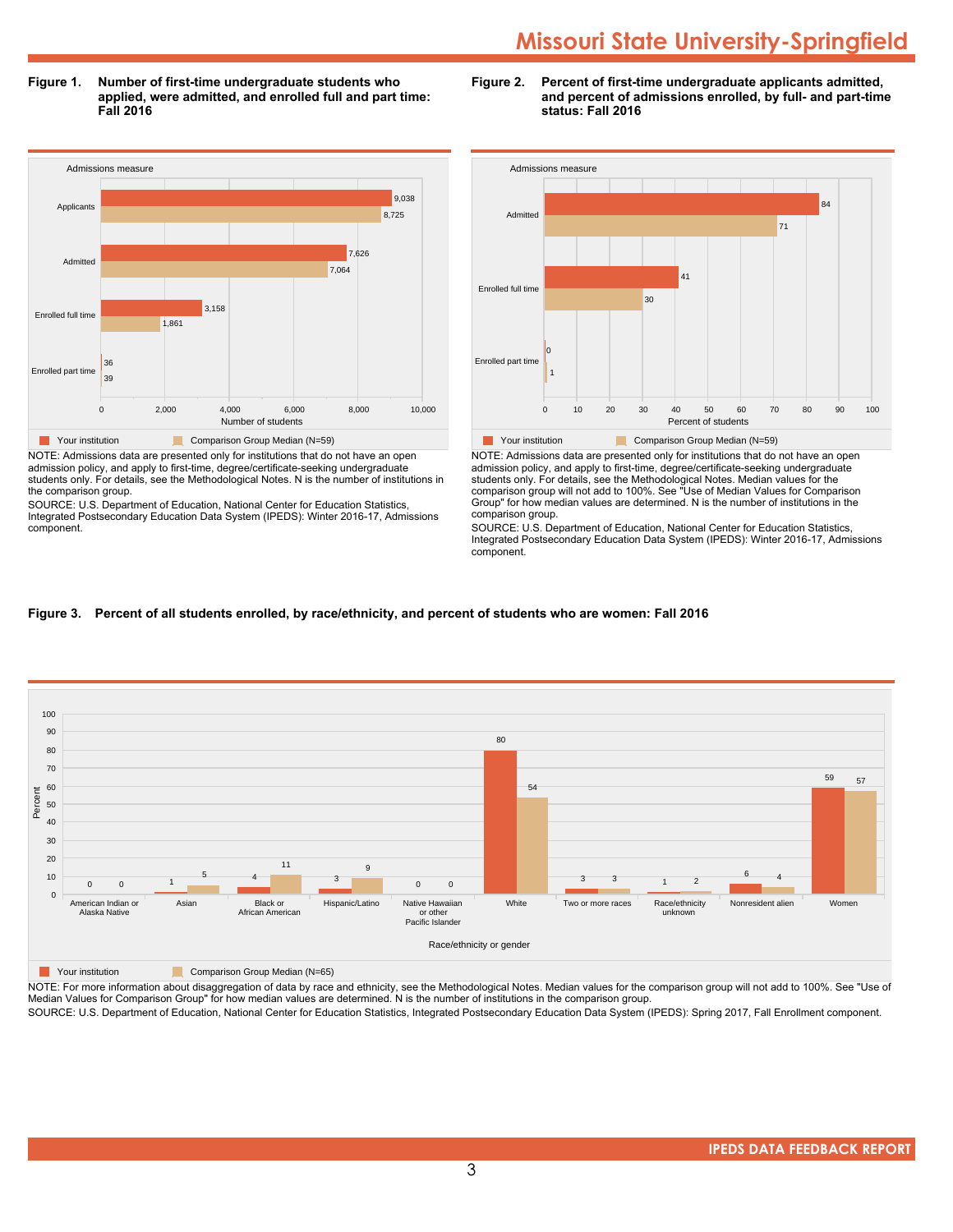**Figure 4. Unduplicated 12-month headcount of all students and of undergraduate students (2015-16), total FTE enrollment (2015-16), and full- and part-time fall enrollment (Fall 2016)**



NOTE: For details on calculating full-time equivalent (FTE) enrollment, see Calculating FTE in the Methodological Notes. Total headcount, FTE, and full- and part-time fall enrollment include both undergraduate and postbaccalaureate students, when applicable. N is the number of institutions in the comparison group.

SOURCE: U.S. Department of Education, National Center for Education Statistics, Integrated Postsecondary Education Data System (IPEDS): Fall 2016, 12-month Enrollment component and Spring 2017, Fall Enrollment component.

#### **Figure 6. Academic year tuition and required fees for full-time, first -time degree/certificate-seeking undergraduates: 2013-14 to 2016-17**



NOTE: The tuition and required fees shown here are the lowest reported from the categories of in-district, in-state, and out-of-state. N is the number of institutions in the comparison group.

SOURCE: U.S. Department of Education, National Center for Education Statistics, Integrated Postsecondary Education Data System (IPEDS): Fall 2016, Institutional Characteristics component.

**Figure 5. Number of degrees awarded, by level: 2015-16**



NOTE: For additional information about postbaccalaureate degree levels, see the Methodology Notes. N is the number of institutions in the comparison group. SOURCE: U.S. Department of Education, National Center for Education Statistics, Integrated Postsecondary Education Data System (IPEDS): Fall 2016, Completions component.

**Figure 7. Average net price of attendance for full-time, first-time degree/certificate-seeking undergraduate students, who were awarded grant or scholarship aid: 2013-14 to 2015- 16**



NOTE: Average net price is for full-time, first-time degree/certificate-seeking undergraduate students and is generated by subtracting the average amount of federal, state/local government, and institutional grant and scholarship awarded aid from the total cost of attendance. Total cost of attendance is the sum of published tuition and required fees, books and supplies, and the average room and board and other expenses. For details, see the Methodological Notes. N is the number of institutions in the comparison group.

SOURCE: U.S. Department of Education, National Center for Education Statistics, Integrated Postsecondary Education Data System (IPEDS): Fall 2016, Institutional Characteristics component and Winter 2016-17, Student Financial Aid component.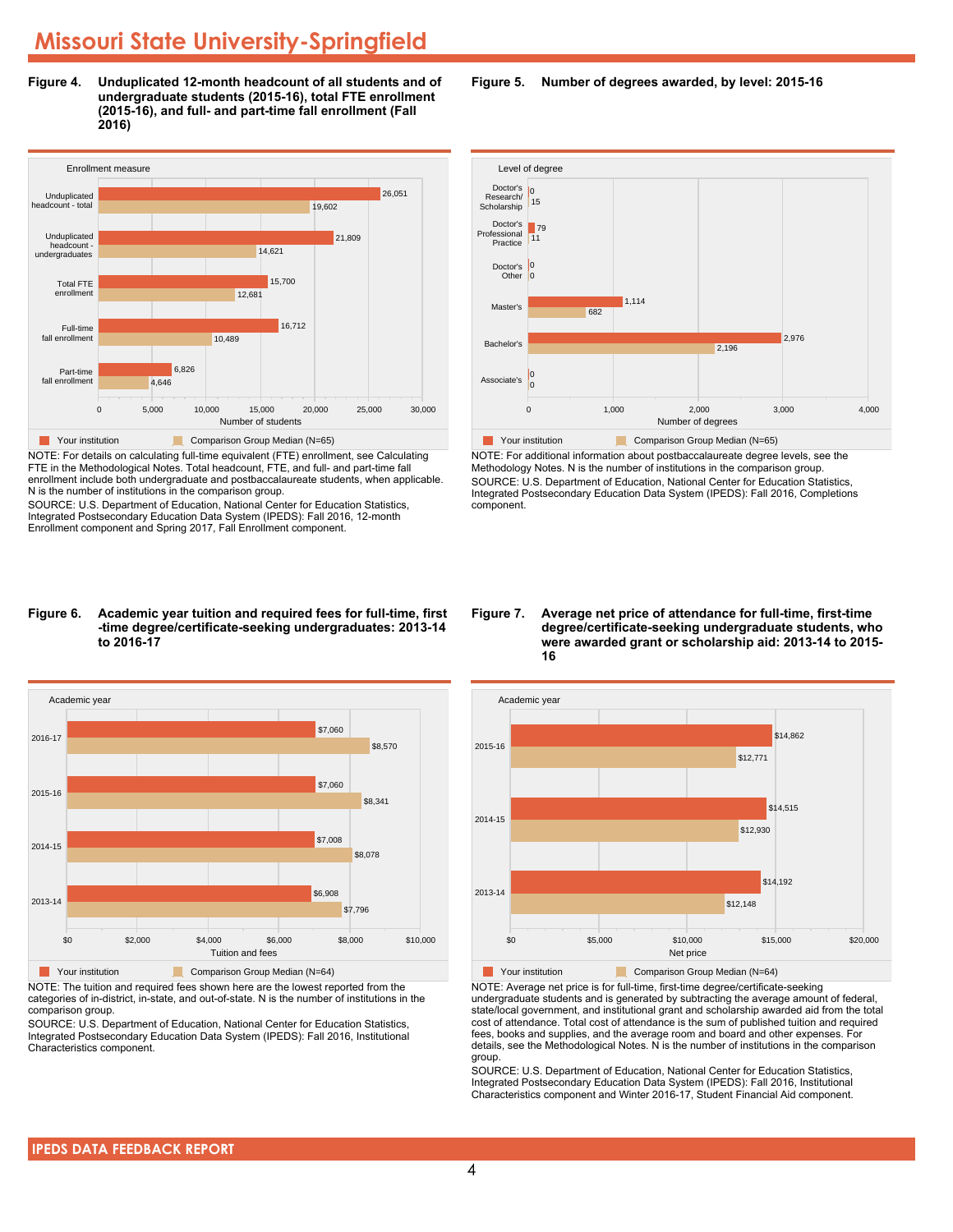**Figure 8. Percent of full-time, first-time degree/certificate-seeking undergraduate students who were awarded grant or scholarship aid from the federal government, state/local government, or the institution, or loans, by type of aid: 2015-16**



NOTE: Any grant aid above includes grant or scholarship aid awarded from the federal government, state/local government, or the institution. Federal grants includes Pell grants and other federal grants. Any loans includes federal loans and other loans awarded to students. For details on how students are counted for financial aid reporting, see Cohort Determination in the Methodological Notes. N is the number of institutions in the comparison group.

SOURCE: U.S. Department of Education, National Center for Education Statistics, Integrated Postsecondary Education Data System (IPEDS): Winter 2016-17, Student Financial Aid component.

#### **Figure 10. Percent of all undergraduates awarded aid, by type of aid: 2015-16**



NOTE: Any grant aid above includes grant or scholarship aid awarded from the federal government, state/local government, the institution, or other sources. Federal loans includes only federal loans awarded to students. N is the number of institutions in the comparison group.

SOURCE: U.S. Department of Education, National Center for Education Statistics, Integrated Postsecondary Education Data System (IPEDS): Winter 2016-17, Student Financial Aid component.





NOTE: Any grant aid above includes grant or scholarship aid awarded from the federal government, state/local government, or the institution. Federal grants includes Pell grants and other federal grants. Any loans includes federal loans and other loans awarded to students. Average amounts of aid were calculated by dividing the total aid awarded by the total number of recipients in each institution. N is the number of institutions in the comparison group.

SOURCE: U.S. Department of Education, National Center for Education Statistics, Integrated Postsecondary Education Data System (IPEDS): Winter 2016-17, Student Financial Aid component.

#### **Figure 11. Average amount of aid awarded to all undergraduates, by type of aid: 2015-16**



NOTE: Any grant aid above includes grant or scholarship aid from the federal government, state/local government, the institution, or other sources. Federal loans includes federal loans to students. Average amounts of aid were calculated by dividing the total aid awarded by the total number of recipients in each institution. N is the number of institutions in the comparison group.

SOURCE: U.S. Department of Education, National Center for Education Statistics, Integrated Postsecondary Education Data System (IPEDS): Winter 2016-17, Student Financial Aid component.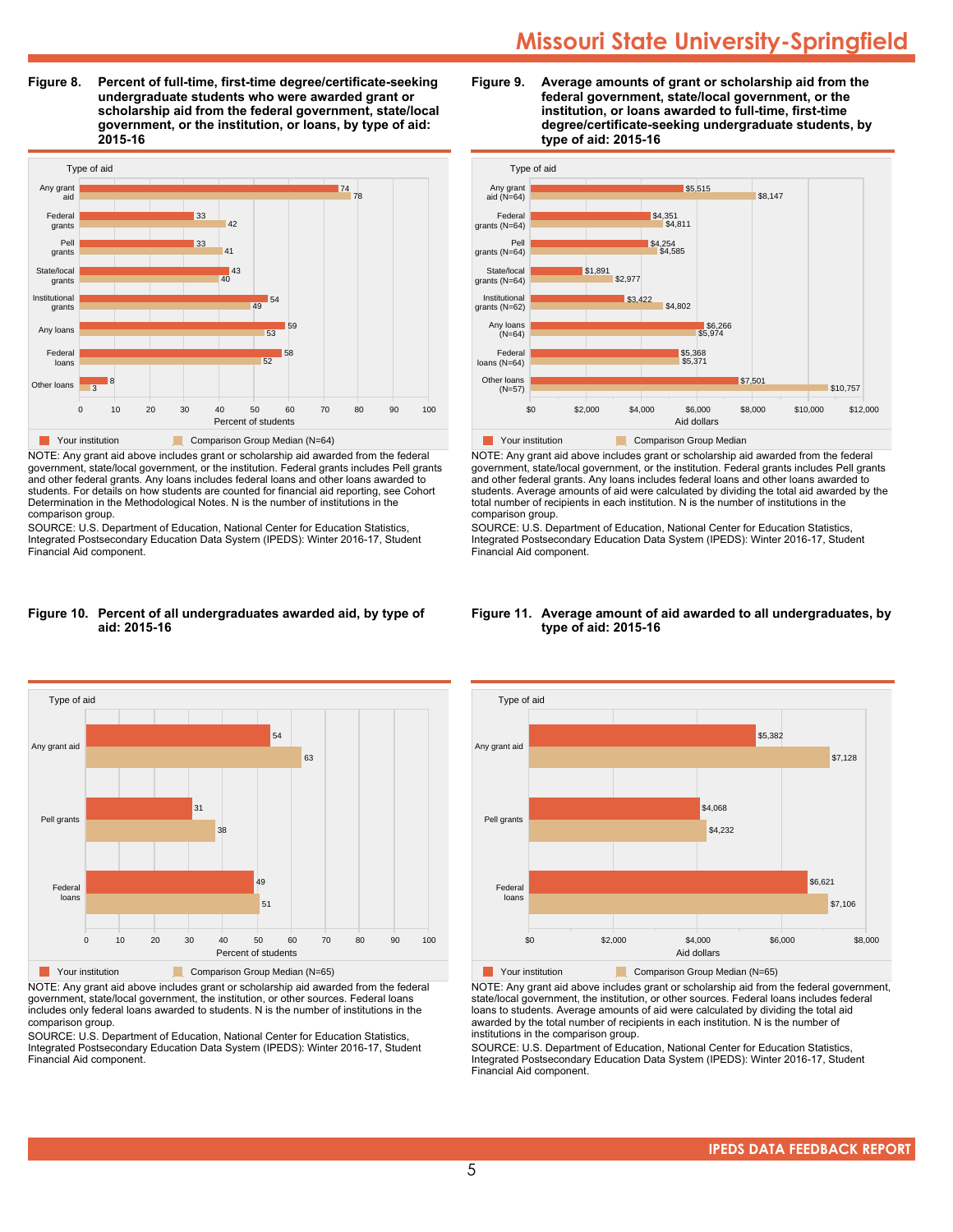**Figure 12. Retention rates of first-time bachelor's degree seeking students, by attendance level: Fall 2015 cohort**



NOTE: Retention rates are measured from the fall of first enrollment to the following fall. Academic reporting institutions report retention data as of the institution's official fall reporting date or as of October 15, 2015. Program reporters determine the cohort with enrollment any time between August 1-October 31, 2015 and retention based on August 1, 2016. Four-year institutions report retention rates for students seeking a bachelor's degree. For more details, see the Methodological Notes. N is the number of institutions in the comparison group.

SOURCE: U.S. Department of Education, National Center for Education Statistics, Integrated Postsecondary Education Data System (IPEDS): Spring 2017, Fall Enrollment component.





NOTE: The 4-, 6-, and 8-year graduation rates are calculated using the number students who completed a bachelor's or equivalent degree from a cohort of students who entered the institution seeking a bachelor's or equivalent degree. For details, see the Methodological Notes. N is the number of institutions in the comparison group. Medians are not reported for comparison groups with less than three values.

SOURCE: U.S. Department of Education, National Center for Education Statistics, Integrated Postsecondary Education Data System (IPEDS): Winter 2016-17, 200% Graduation Rates component.



**Figure 13. Graduation and transfer-out rates of full-time, first-time**

**degree/certificate-seeking undergraduates within 150% of normal time to program completion: 2010 cohort**

NOTE: Graduation rate cohort includes all full-time, first-time degree/certificate-seeking undergraduate students. Graduation and transfer-out rates are the Student Right-to-Know rates. Only institutions with mission to prepare students to transfer are required to report transfer out. For more details, see the Methodological Notes. N is the number of institutions in the comparison group.

SOURCE: U.S. Department of Education, National Center for Education Statistics, Integrated Postsecondary Education Data System (IPEDS): Winter 2016-17, Graduation Rates component.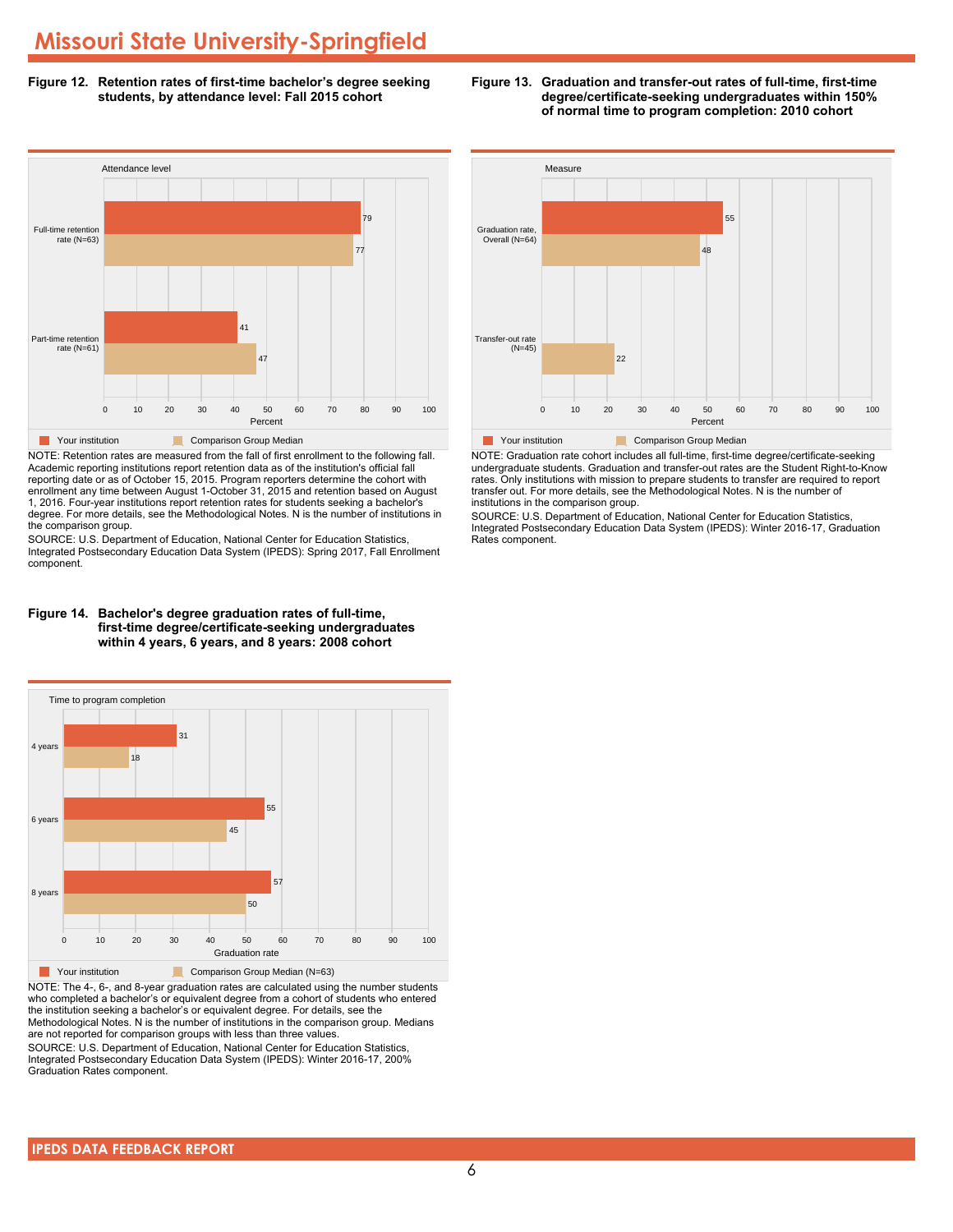#### **Figure 15. Graduation rates of full-time, first-time degree/certificate-seeking undergraduates within 150% of normal time to program completion, by race/ethnicity: 2010 cohort**



NOTE: For more information about disaggregation of data by race and ethnicity, see the Methodological Notes. The graduation rates are the Student Right-to-Know (SRK) rates. Median values for the comparison group will not add to 100%. N is the number of institutions in the comparison group.

SOURCE: U.S. Department of Education, National Center for Education Statistics, Integrated Postsecondary Education Data System (IPEDS): Winter 2016-17, Graduation Rates component.

**Figure 16. Graduation rates of full-time, first-time degree/certificateseeking undergraduates within 150% of normal time to program completion, by financial aid recipients: 2010 cohort**



NOTE: Graduation rate cohort includes all full-time, first-time degree/certificate-seeking undergraduate students. Data were collected on those students, who at entry of the cohort, were awarded a Pell Grant and students who were awarded a Subsidized Stafford loan, but did not receive a Pell Grant. Graduation rates are the Student Right-to-Know rates. Only institutions with mission to prepare students to transfer are required to report transfer out. For more details, see the Methodological Notes. N is the number of institutions in the comparison group.

SOURCE: U.S. Department of Education, National Center for Education Statistics, Integrated Postsecondary Education Data System (IPEDS): Winter 2016-17, Graduation Rates component.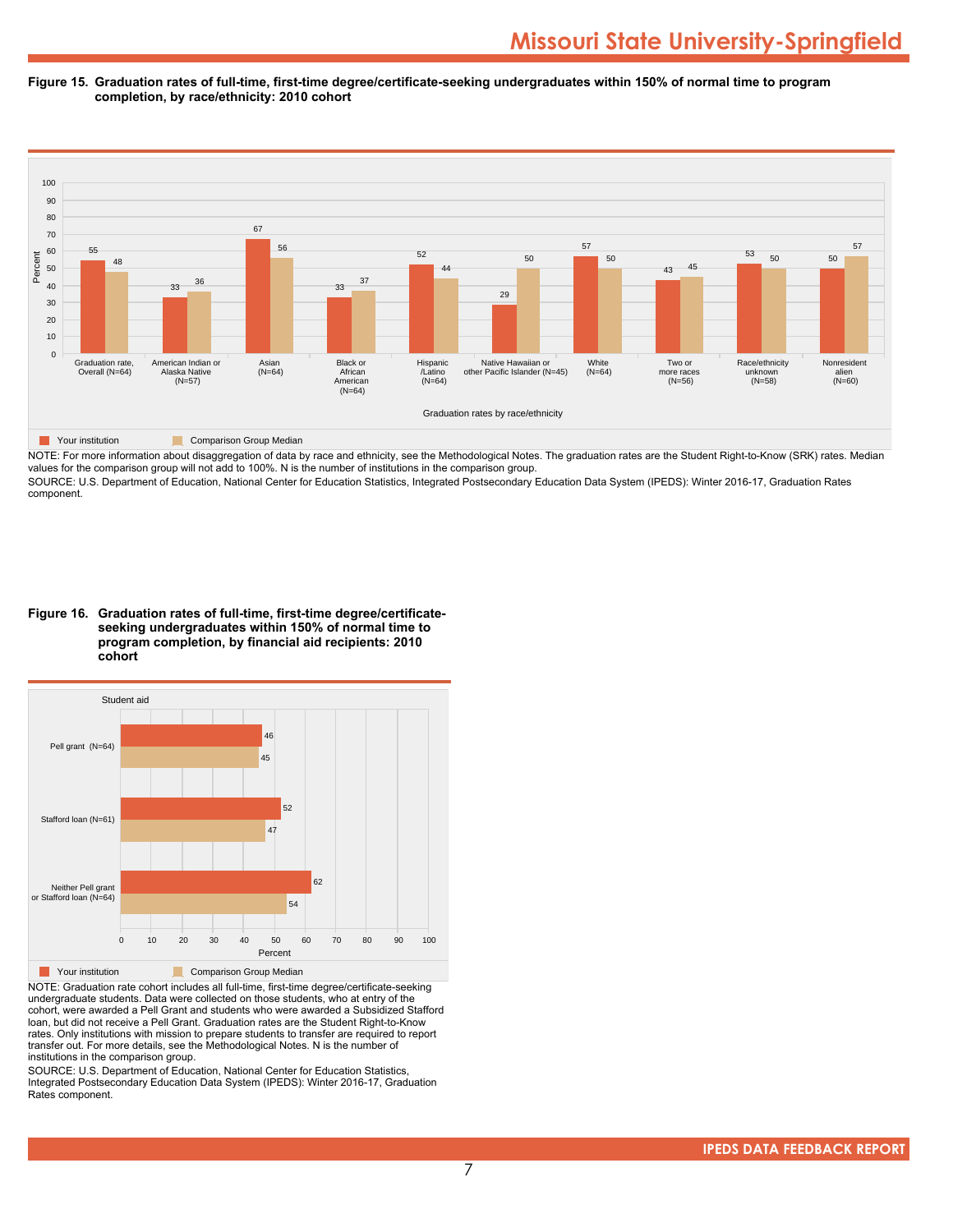#### **Figure 17. Award and enrollment rates of full-time, degree/certificate-seeking undergraduates after 8 years of entry, by prior postsecondary experience: 2008 cohort**



NOTE: Award and enrollment measures are measured from eight years after entering the institution into one of four degree/certificate-seeking undergraduate student cohort (First-time, full-time; First-time, part-time; Non-first-time, full-time; and Non-first-time, part-time). Academic reporting institutions report outcome data as of the institution's official fall reporting date or as of October 15, 2015. Program reporters determine the cohort with enrollment any time between September 1, 2007 and August 31, 2008. For more details, see the Methodological Notes. N is the number of institutions in the comparison group.

SOURCE: U.S. Department of Education, National Center for Education Statistics, Integrated Postsecondary Education Data System (IPEDS): Winter 2016-17, Outcome Measures component.

#### **Figure 18. Award and enrollment rates of part-time, degree/certificate-seeking undergraduates after 8 years of entry, by prior postsecondary experience: 2008 cohort**



NOTE: Award and enrollment measures are measured from eight years after entering the institution into one of four degree/certificate-seeking undergraduate student cohort (First-time, full-time; First-time, part-time; Non-first-time, full-time; and Non-first-time, part-time). Academic reporting institutions report outcome data as of the institution's official fall reporting date or as of October 15, 2015. Program reporters determine the cohort with enrollment any time between September 1, 2007 and August 31, 2008. For more details, see the Methodological Notes. N is the number of institutions in the comparison group.

SOURCE: U.S. Department of Education, National Center for Education Statistics, Integrated Postsecondary Education Data System (IPEDS): Winter 2016-17, Outcome Measures component.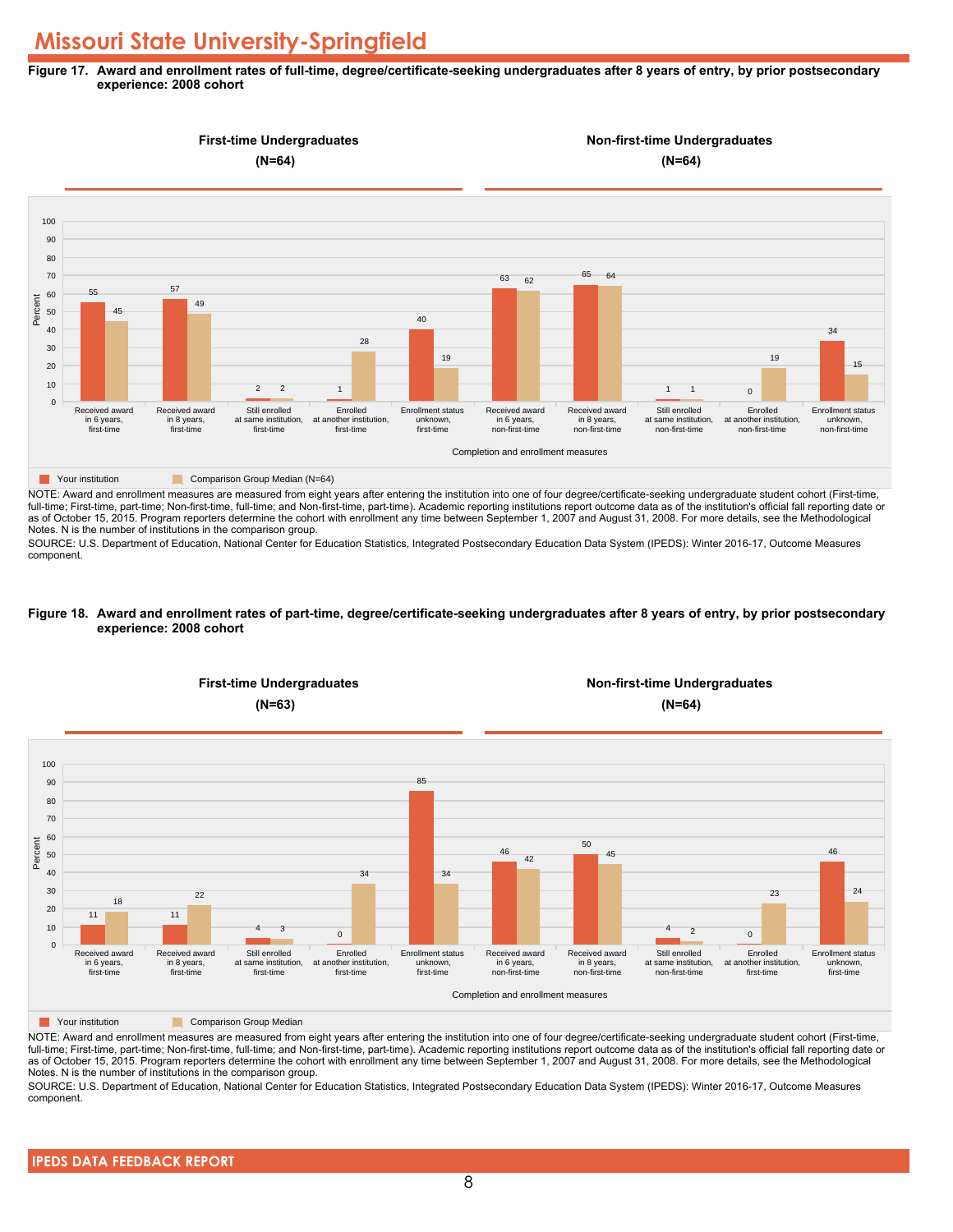**Figure 19. Percent distribution of core revenues, by source: Fiscal year 2016**

**Figure 20. Core expenses per FTE enrollment, by function: Fiscal year 2016**



NOTE: The comparison group median is based on those members of the comparison group that report finance data using the same accounting standards as the comparison institution. For more information, see the Methodological Notes. N is the number of institutions in the comparison group.

SOURCE: U.S. Department of Education, National Center for Education Statistics, Integrated Postsecondary Education Data System (IPEDS): Spring 2017, Finance component.



NOTE: Expenses per full-time equivalent (FTE) enrollment, particularly instruction, may be inflated because finance data includes all core expenses while FTE reflects credit activity only. For details on calculating FTE enrollment and a detailed definition of core expenses, see the Methodological Notes. N is the number of institutions in the comparison group. SOURCE: U.S. Department of Education, National Center for Education Statistics, Integrated Postsecondary Education Data System (IPEDS): Fall 2016, 12-month Enrollment component and Spring 2017, Finance component.

#### **Figure 21. Full-time equivalent staff, by occupational category: Fall 2016**



NOTE: Graduate assistants are not included. For calculation details, see the Methodological Notes. N is the number of institutions in the comparison group. SOURCE: U.S. Department of Education, National Center for Education Statistics, Integrated Postsecondary Education Data System (IPEDS): Spring 2017, Human Resources component.

#### **Figure 22. Average salaries of full-time instructional non-medical staff equated to 9-months worked, by academic rank: Academic year 2016-17**



**The Comparison Group Median**<br> **Comparison Group Median** 

NOTE: See Methodology Notes for more details on average salary. N is the number of institutions in the comparison group.

SOURCE: U.S. Department of Education, National Center for Education Statistics, Integrated Postsecondary Education Data System (IPEDS): Spring 2017, Human Resources component.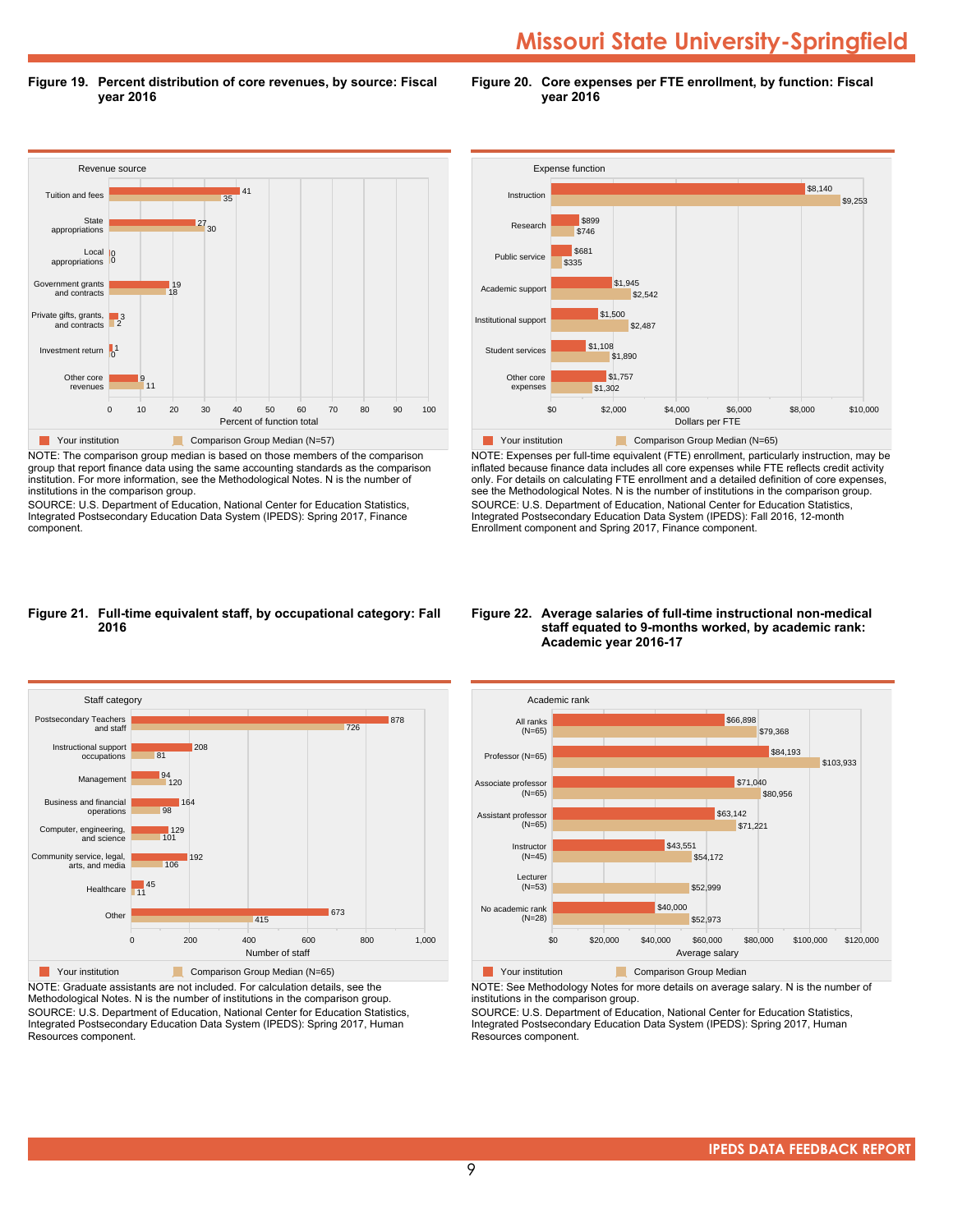# **METHODOLOGICAL NOTES**

# **Overview**

This report is based on data supplied by institutions to IPEDS during 2016-17 data collection year. Response rates exceeded 99% for most surveys. IPEDS First Look reports at <http://nces.ed.gov/pubsearch/getpubcats.asp?sid=010> provide some information on aggregate institutional responses.

# **Use of Median Values for Comparison Group**

This report compares your institution's data to the median value for the comparison group for each statistic shown in the figure. If more than one statistic is present in a figure, the median values are determined separately for each indicator or statistic. Medians are not displayed for comparison groups with fewer than three values. Where percentage distributions are presented, median values may not add to 100%. To access all the data used to create the figures included in this report, go to 'Use the Data' portal on the IPEDS website at this provided link (<http://nces.ed.gov/ipeds>).

# **Missing Statistics**

If a statistic is not reported for your institution, the omission indicates that the statistic is not relevant to your institution and the data were not collected. Not all notes may be applicable to your report.

# **Use of Imputed Data**

All IPEDS data are subject to imputation for total (institutional) and partial (item) nonresponse. If necessary, imputed values were used to prepare your report.

# **Data Confidentiality**

IPEDS data are not collected under a pledge of confidentiality.

# **Disaggregation of Data by Race/Ethnicity**

When applicable, some statistics are disaggregated by race/ethnicity. Data disaggregated by race/ethnicity have been reported using the 1997 Office of Management and Budget categories. Detailed information about the race/ethnicity categories can be found at <https://nces.ed.gov/ipeds/Section/Resources>.

# **Cohort Determination for Reporting Student Financial Aid, Graduation Rates, and Outcome Measures**

Student cohorts for reporting Student Financial Aid and Graduation Rates data are based on the reporting type of the institution. For institutions that report based on an academic year (those operating on standard academic terms), student counts and cohorts are based on fall term data. Student counts and cohorts for program reporters (those that do not operate on standard academic terms) are based on unduplicated counts of students enrolled during a full 12-month period.

# **DESCRIPTION OF STATISTICS USED IN THE FIGURES**

# **Admissions (only for non-open-admissions schools)**

#### *Admissions and Test Score Data*

Admissions and test score data are presented only for institutions that do not have an open admission policy, and apply to first-time, degree/certificate-seeking undergraduate students only. Applicants include only those students who fulfilled all requirements for consideration for admission and who were notified of one of the following actions: admission, non-admission, placement on a wait list, or application withdrawn (by applicant or institution). Admitted applicants (admissions) include wait-listed students who were subsequently offered admission. Early decision, early action, and students who began studies during the summer prior to the fall reporting period are included. For customized Data Feedback Reports, test scores are presented only if scores are required for admission.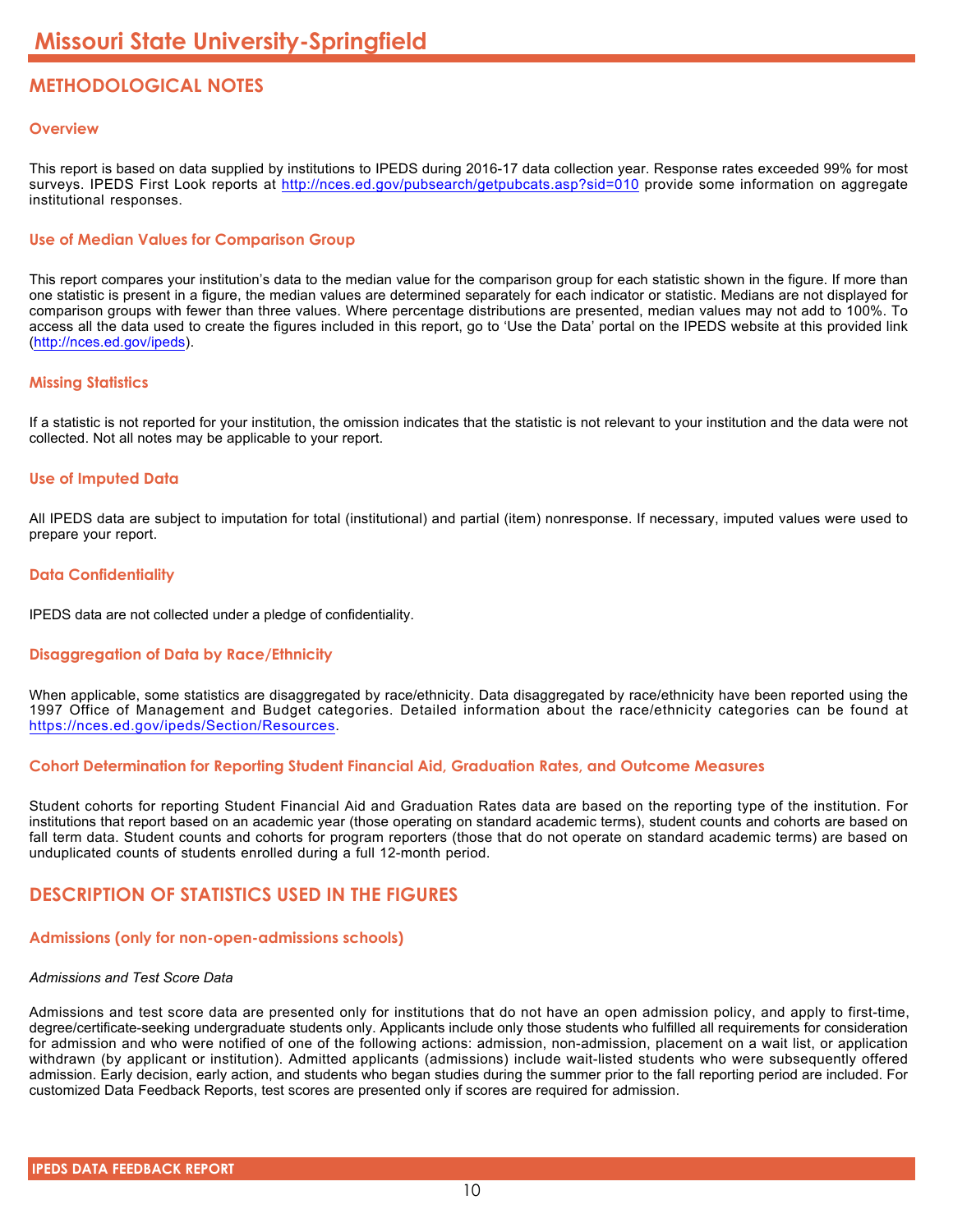#### **Student Enrollment**

# *FTE Enrollment*

The full-time equivalent (FTE) enrollment used in this report is the sum of the institution's FTE undergraduate enrollment and FTE graduate enrollment (as calculated from or reported on the 12-month Enrollment component). Undergraduate and graduate FTE are estimated using 12-month instructional activity (credit and/or contact hours). See "Calculation of FTE Students (using instructional activity)" in the IPEDS Glossary at <https://surveys.nces.ed.gov/ipeds/VisGlossaryAll.aspx>.

# *Total Entering Undergraduate Students*

Total entering students are students at the undergraduate level, both full- and part-time, new to the institution in the fall term (or the prior summer term who returned in the fall). This includes all first-time undergraduate students, students transferring into the institution at the undergraduate level, and non-degree/certificate-seeking undergraduates entering in the fall. Only degree-granting, academic year reporting institutions provide total entering student data.

# **Charges and Net Price**

#### *Average Institutional Net Price*

Average net price is calculated for full-time, first-time degree/certificate-seeking undergraduates who were awarded grant or scholarship aid from the federal government, state/local government, or the institution anytime during the full aid year. For public institutions, this includes only students who paid the in-state or in-district tuition rate. Other sources of grant aid are excluded. Average net price is generated by subtracting the average amount of federal, state/local government, and institutional grant and scholarship aid from the total cost of attendance. Total cost of attendance is the sum of published tuition and required fees, books and supplies, and the average room and board and other expenses.

For the purpose of the IPEDS reporting, aid awarded refers to financial aid that was awarded to, and accepted by, a student. This amount may differ from the aid amount that is disbursed to a student.

# **Retention, Graduation Rates, and Outcome Measures**

#### *Graduation Rates and Transfer-out Rate*

Graduation rates are those developed to satisfy the requirements of the Student Right-to-Know Act and Higher Education Act, as amended, and are defined as the total number of individuals from a given cohort of full-time, first-time degree/certificate-seeking undergraduates who completed a degree or certificate within a given percent of normal time to complete all requirements of the degree or certificate program; divided by the total number of students in the cohort of full-time, first-time degree/certificate-seeking undergraduates minus any allowable exclusions. Institutions are permitted to exclude from the cohort students who died or were totally and permanently disabled; those who left school to serve in the armed forces or were called up to active duty; those who left to serve with a foreign aid service of the federal government, such as the Peace Corps; and those who left to serve on an official church mission.

A further extension of the traditional Graduation Rates (GR) component which carries forward 100% and 150% graduation rates data previously reported in the GR component is the Graduation Rates 200% (GR200) component, which request information on any additional completers and exclusions from the cohort between 151% and 200% normal time for students to complete all requirements of their program of study.

Transfer-out rate is the total number of students from the cohort who are known to have transferred out of the reporting institution (without earning a degree/award) and subsequently re-enrolled at another institution within the same time period; divided by the same adjusted cohort (initial cohort minus allowable exclusions) as described above. Only institutions with a mission that includes providing substantial preparation for students to enroll in another eligible institution are required to report transfers out.

#### *Retention Rates*

Retention rates are measures at which students persist in their educational program at an institution, expressed as a percentage. For fouryear institutions, this is the percentage of first-time bachelors (or equivalent) degree-seeking undergraduates from the previous fall who are again enrolled in the current fall. For all other institutions this is the percentage of first-time degree/certificate-seeking students from the previous fall who either re-enrolled or successfully completed their program by the current fall. The full-time retention rate is calculated using the percentage of full-time, first-time degree/certificate-seeking undergraduates, while the part-time rate is calculated using the percentage of part-time, first-time degree/certificate-seeking undergraduates.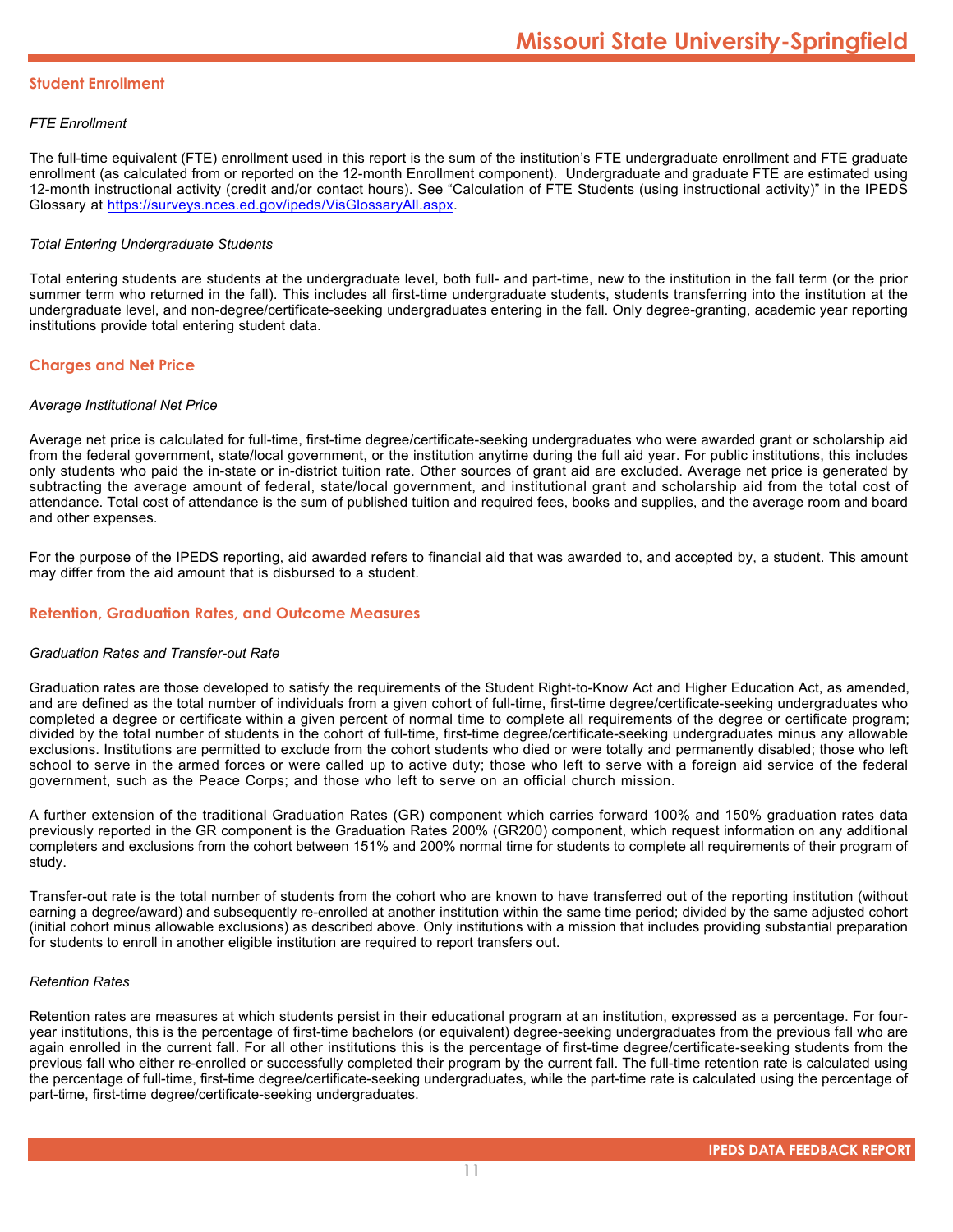# *Outcome Measures Data*

Alternative measures of student success are reported by degree-granting institutions to describe the outcomes of degree/certificate-seeking undergraduate students who are not only first-time, full-time students, but also part-time attending and non-first-time (transfer-in) students. These measures provide the 6-year and 8-year award-completion rates after entering an institution, which is calculated by dividing the number of total awards at 6- or 8-year status points divided by the adjusted cohort. The initial cohort can be revised and take allowable exclusions resulting in an adjusted cohort. The type of award is not reported, but institutions report the first award earned by the student at each status point. For students who did not earn an undergraduate award after 8-years of entry, the enrollment statuses are reported as either still enrolled at the institution, subsequently transferred out of the institution, or status unknown. Unlike the Graduation Rates data, all reporting institutions must report on their transfer outs regardless if the institution has a mission that provides substantial transfer preparation.

#### **Finance**

#### *Core Revenues*

Core revenues for public institutions reporting under GASB standards include tuition and fees; government (federal, state, and local) appropriations and operating and nonoperating grants/contracts; private gifts, grants, and contracts (private operating grants/contracts plus gifts and contributions from affiliated entities); sales and services of educational activities; investment income; other operating and nonoperating sources; and other revenues and additions (capital appropriations and grants and additions to permanent endowments). "Other core revenues" include federal appropriations, sales and services of educational activities, other operating and nonoperating sources, and other revenues and additions.

Core revenues for private, not-for-profit institutions (and a small number of public institutions) reporting under FASB standards include tuition and fees; government (federal, state, and local) appropriations and grants/contracts; private gifts, grants/contracts (including contributions from affiliated entities); investment return; sales and services of educational activities; and other sources (a generated category of total revenues minus the sum of core and noncore categories on the Finance component). "Other core revenues" include government (federal, state, and local) appropriations, sales and services of educational activities, and other sources.

Core revenues for private, for-profit institutions reporting under FASB standards include tuition and fees; government (federal, state, and local) appropriations and grants/contracts; private grants/ contracts; investment income; sales and services of educational activities; and other sources (a generated category of total revenues minus the sum of core and noncore categories on the Finance component). "Other core revenues" include government (federal, state, and local) appropriations and other sources.

At degree-granting institutions, core revenues exclude revenues from auxiliary enterprises (e.g., bookstores and dormitories), hospitals, and independent operations. Non-degree-granting institutions do no report revenue from auxiliary enterprises in a separate category, and thus may include these amounts in the core revenues from other sources.

#### *Core Expenses*

Core expenses include expenses for instruction, research, public service, academic support, institutional support, student services, grant aid/scholarships and fellowships (net of discounts and allowances), and other functional expenses (a generated category of total expense minus the sum of core and noncore functions on the Finance component). Expenses for operation and maintenance of plant, depreciation, and interest are allocated to each of the other functions. Core expenses at degree-granting institutions exclude expenses for auxiliary enterprises (e.g., bookstores and dormitories), hospitals, and independent operations. Non-degree-granting institutions do not report expenses for auxiliary enterprises in a separate category and thus may include these amounts in the core expenses as other expenses. "Other core expenses" is the sum of grant aid/scholarships and fellowships and other expenses.

#### *Endowment Assets*

Endowment assets, for public institutions under GASB standards, and private, not-for-profit institutions under FASB standards, include gross investments of endowment funds, term endowment funds, and funds functioning as endowment for the institution and any of its foundations and other affiliated organizations. Private, for-profit institutions under FASB do not hold or report endowment assets.

#### *Salaries and Wages*

Salaries and wages for public institutions under GASB standards and private (not-for-profit and for-profit) institutions under FASB standards, include amounts paid as compensation for services to all employees regardless of the duration of service, and amounts made to or on behalf of an individual over and above that received in the form of a salary or wage.